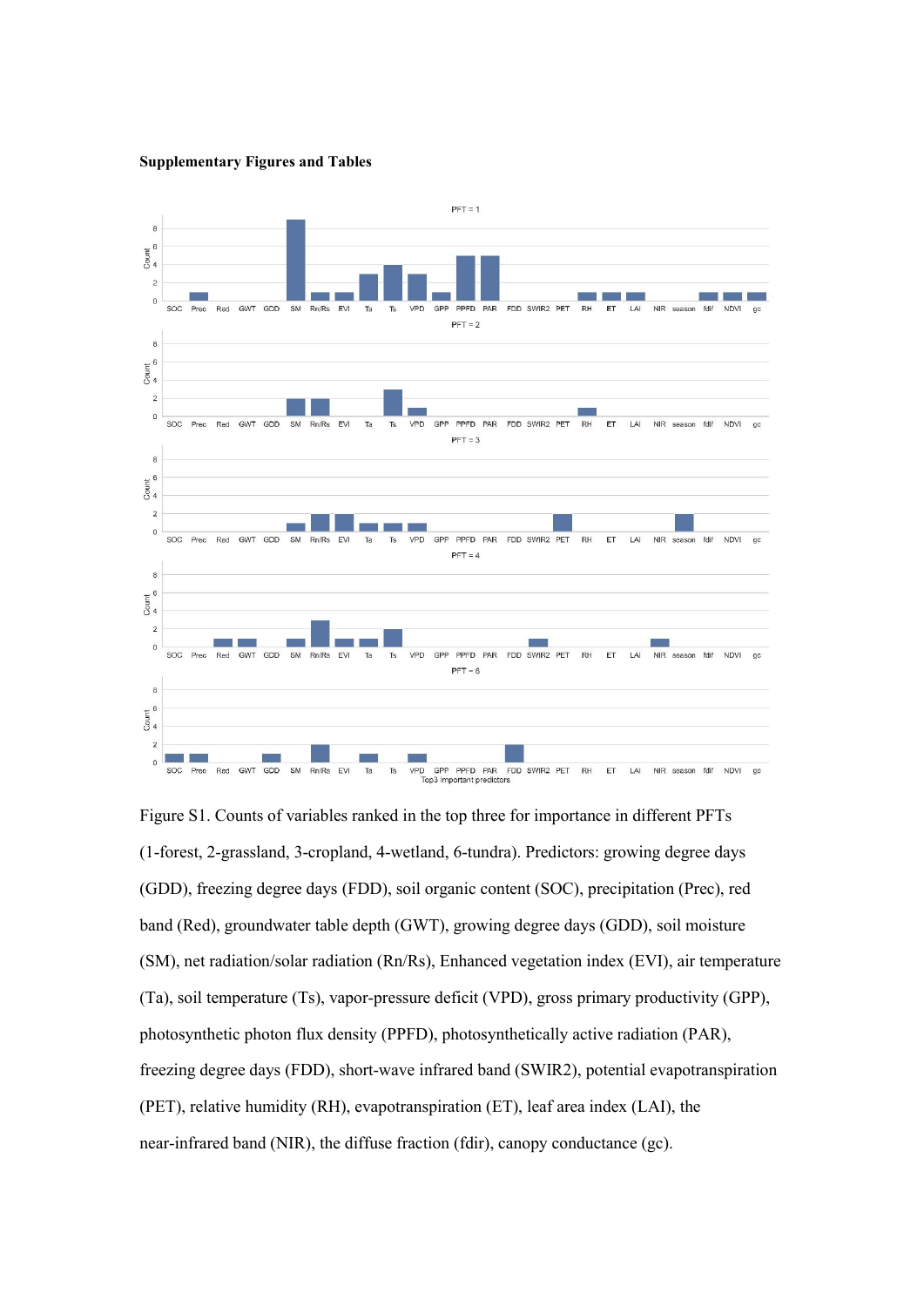

Figure S2. The performance of the models with MODIS and Landsat data used across temporal scales.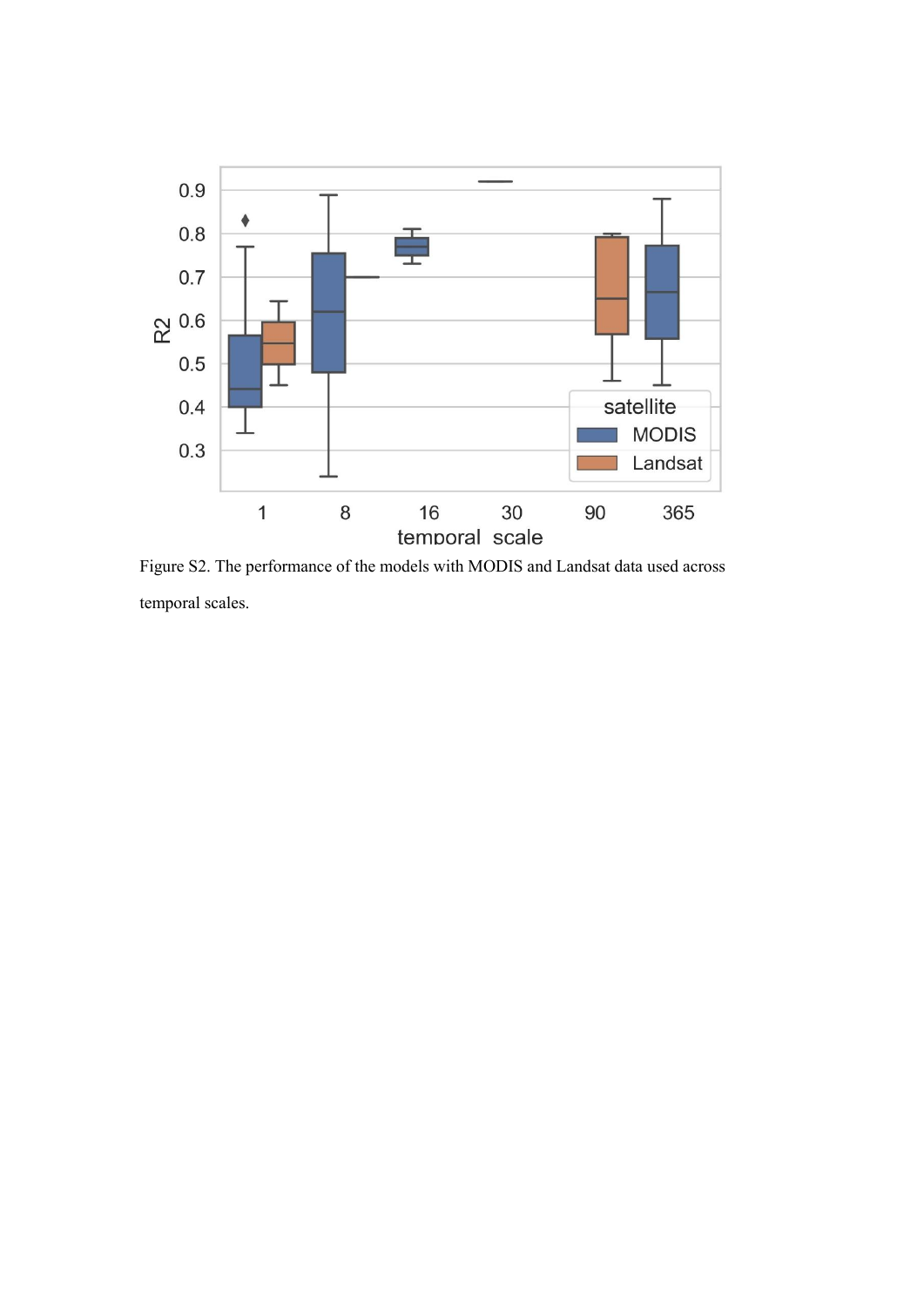| <b>Agriculture/Forestry</b> | <b>Hydrology/Meteorology</b> | <b>Biology/Ecology</b>    | <b>Remote Sensing</b> | <b>Other Journals</b>  |
|-----------------------------|------------------------------|---------------------------|-----------------------|------------------------|
| <b>Journals</b>             | <b>Journals</b>              | <b>Journals</b>           | <b>Journals</b>       |                        |
| Agricultural and            | Journal of Hydrology,        | Biogeosciences,           | Remote Sensing of     | Science of The Total   |
| Forest Meteorology,         | Journal of                   | Journal of                | Environment, IEEE     | Environment,           |
| Agriculture                 | Hydrometeorology,            | Geophysical Research      | Transactions on       | Geophysical Research   |
| Ecosystems and              | Agricultural Water           | Biogeosciences,           | Geoscience and        | Letters, Geoscientific |
| Environment,                | Management,                  | Global Change             | <b>Remote Sensing</b> | Model Development,     |
| Agricultural Water          | Hydrological                 | Biology, Global           |                       | Environmental          |
| Management                  | Processes, Hydrology         | Biogeochemical            |                       | Research Letters,      |
|                             | and Earth System             | Cycles, Ecological        |                       | Scientific Data,       |
|                             | Sciences, Advances in        | Modelling, Ecological     |                       | Environmental          |
|                             | Water Resources,             | Applications,             |                       | Pollution, Journal of  |
|                             | Journal of Geophysical       | Ecosystems, Plant         |                       | Environmental          |
|                             | Research Atmospheres,        | Cell and                  |                       | Management             |
|                             | <b>Water Resources</b>       | Environment,              |                       |                        |
|                             | Research, Atmospheric        | Biogeochemistry,          |                       |                        |
|                             | Chemistry and Physics        | <b>Functional Ecology</b> |                       |                        |

Table S1. Journal filters for quality control of studies.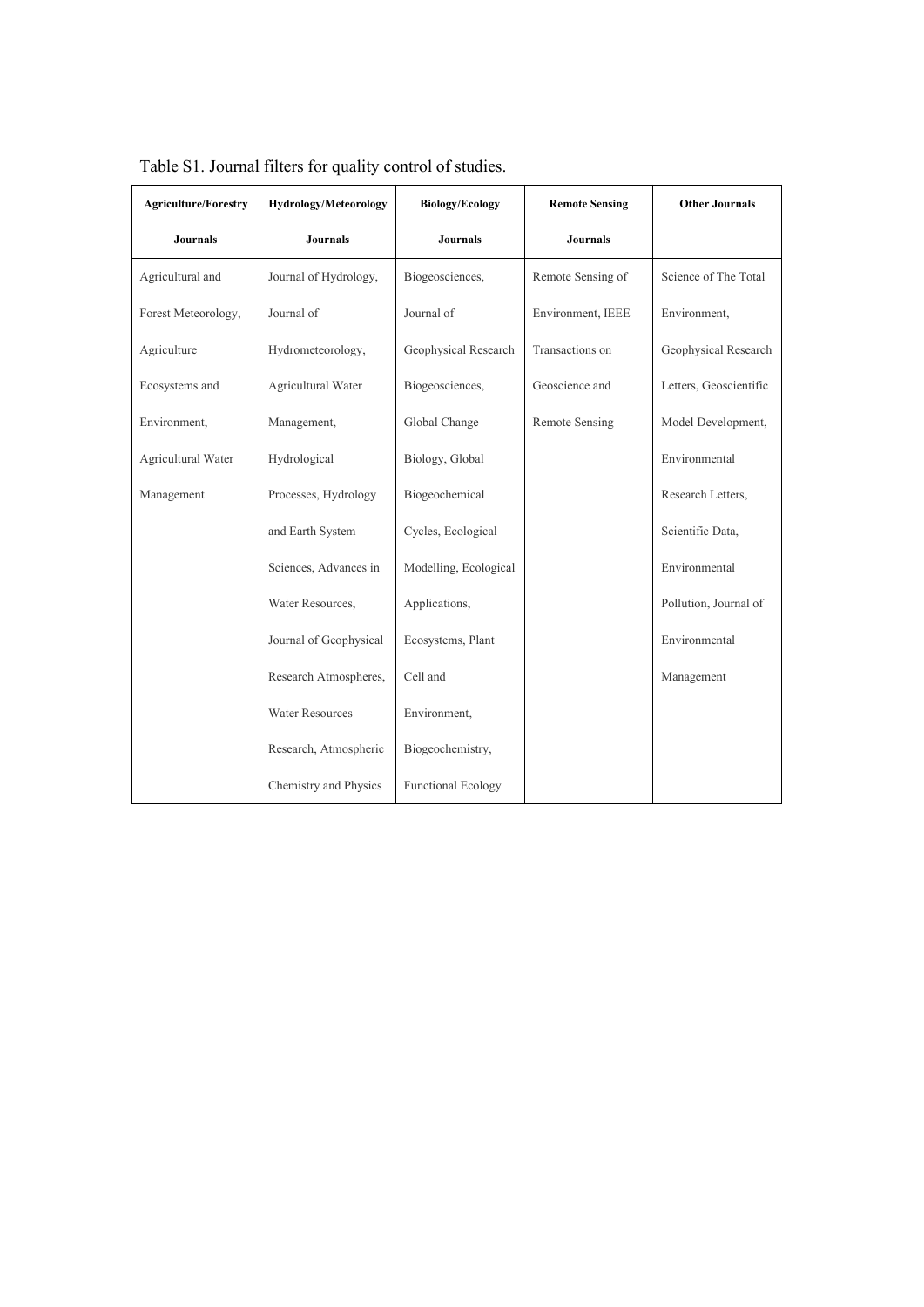Table S2. The papers included in this meta-analysis.

| Papers   | Berryman et al., 2018; Braybrook et al., 2021; Cho et al., 2021; Cleverly et al., 2020;      |  |  |
|----------|----------------------------------------------------------------------------------------------|--|--|
| included | Cui et al., 2021; Evrendilek, 2013; Fu et al., 2014, 2009; Huemmrich et al., 2019; Ichii     |  |  |
| in the   | et al., 2017; Jung et al., 2011; Kato and Tang, 2008; Kondo et al., 2015; Krasnova et al.,   |  |  |
| meta     | 2019; Liu et al., 2016, 2018; Lucas-Moffat et al., 2018; Madani et al., 2017; Melesse        |  |  |
| analysis | and Hanley, 2005; Moffat et al., 2010; Mueller et al., 2010; Papale and Valentini, 2003;     |  |  |
|          | Park et al., 2018; Reed et al., 2021; Reitz et al., 2021; Ryu et al., 2018; Schubert et al., |  |  |
|          | 2010; Stiegler et al., 2019; Sun et al., 2020, 2019; Teklemariam et al., 2010; Tian et al.,  |  |  |
|          | 2017; Tramontana et al., 2016; Ueyama et al., 2013; Virkkala et al., 2021; Xiao et al.,      |  |  |
|          | 2008; Zeng et al., 2020; Zhang et al., 2014; Zhou et al., 2020                               |  |  |

## **References**

Berryman, E. M., Vanderhoof, M. K., Bradford, J. B., Hawbaker, T. J., Henne, P. D., Burns, S. P., Frank, J. M., Birdsey, R. A., and Ryan, M. G.: Estimating Soil Respiration in a Subalpine Landscape Using Point, Terrain, Climate, and Greenness Data, 123, 3231–3249, https://doi.org/10.1029/2018JG004613, 2018.

Braybrook, C. A., Scott, N. A., Treitz, P. M., and Humphreys, E. R.: Interannual Variability of Summer Net Ecosystem CO2 Exchange in High Arctic Tundra, 126, https://doi.org/10.1029/2020JG006094, 2021.

Cho, S., Kang, M., Ichii, K., Kim, J., Lim, J.-H., Chun, J.-H., Park, C.-W., Kim, H. S., Choi, S.-W., Lee, S.-H., Indrawati, Y. M., and Kim, J.: Evaluation of forest carbon uptake in South Korea using the national flux tower network, remote sensing, and data-driven technology, 311, https://doi.org/10.1016/j.agrformet.2021.108653, 2021.

Cleverly, J., Vote, C., Isaac, P., Ewenz, C., Harahap, M., Beringer, J., Campbell, D. I., Daly, E., Eamus, D., He, L., Hunt, J., Grace, P., Hutley, L. B., Laubach, J., McCaskill, M., Rowlings, D., Rutledge Jonker, S., Schipper, L. A., Schroder, I., Teodosio, B., Yu, Q., Ward, P. R., Walker, J. P., Webb, J. A., and Grover, S. P. P.: Carbon, water and energy fluxes in agricultural systems of Australia and New Zealand, 287, https://doi.org/10.1016/j.agrformet.2020.107934, 2020.

Cui, X., Goff, T., Cui, S., Menefee, D., Wu, Q., Rajan, N., Nair, S., Phillips, N., and Walker, F.: Predicting carbon and water vapor fluxes using machine learning and novel feature ranking algorithms,775, https://doi.org/10.1016/j.scitotenv.2021.145130, 2021.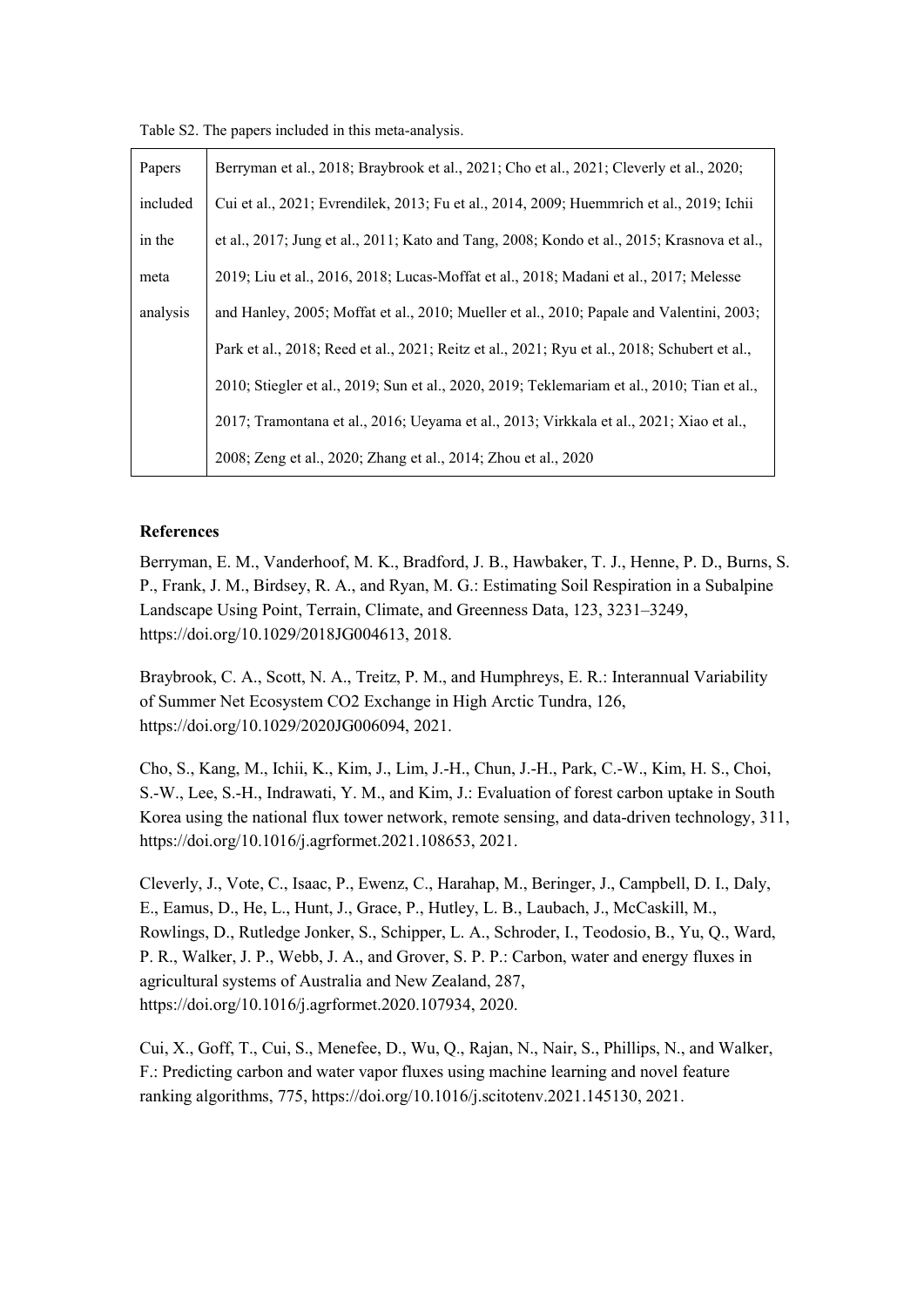Evrendilek, F.: Quantifying biosphere-atmosphere exchange of CO2 using eddy covariance, wavelet denoising, neural networks, and multiple regression models,  $171-172$ ,  $1-8$ , https://doi.org/10.1016/j.agrformet.2012.11.002, 2013.

Fu, D., Chen, B., Zhang, H., Wang, J., Black, T. A., Amiro, B., Bohrer, G., Bolstad, P., Coulter, R., Rahman, F., Dunn, A., Harry, M., Meyers, T., and Verma, S.: Estimating landscape net ecosystem exchange at high spatial-temporal resolution based on Landsat data, an improved upscaling model framework, and eddy covariance flux measurements, 141, 90–104, https://doi.org/10.1016/j.rse.2013.10.029, 2014.

Fu, Y., Zheng, Z., Yu, G., Hu, Z., Sun, X., Shi, P., Wang, Y., and Zhao, X.: Environmental influences on carbon dioxide fluxes over three grassland ecosystems in China, 6, 2879–2893, https://doi.org/10.5194/bg-6-2879-2009, 2009.

Huemmrich, K. F., Campbell, P., Landis, D., and Middleton, E.: Developing a common globally applicable method for optical remote sensing of ecosystem light use efficiency, 230, https://doi.org/10.1016/j.rse.2019.05.009, 2019.

Ichii, K., Ueyama, M., Kondo, M., Saigusa, N., Kim, J., Alberto, M. C., Ardö, J., Euskirchen, E. S., Kang, M., Hirano, T., Joiner, J., Kobayashi, H., Marchesini, L. B., Merbold, L., Miyata, A., Saitoh, T. M., Takagi, K., Varlagin, A., Bret-Harte, M. S., Kitamura, K., Kosugi, Y., Kotani, A., Kumar, K., Li, S.-G., Machimura, T., Matsuura, Y., Mizoguchi, Y., Ohta, T., Mukherjee, S., Yanagi, Y., Yasuda, Y., Zhang, Y., and Zhao, F.: New data-driven estimation of terrestrial CO2 fluxes in Asia using a standardized database of eddy covariance measurements, remote sensing data, and support vector regression, 122, 767–795, https://doi.org/10.1002/2016JG003640, 2017.

Jung, M., Reichstein, M., Margolis, H. A., Cescatti, A., Richardson, A. D., Arain, M. A., Arneth, A., Bernhofer, C., Bonal, D., Chen, J., Gianelle, D., Gobron, N., Kiely, G., Kutsch, W., Lasslop, G., Law, B. E., Lindroth, A., Merbold, L., Montagnani, L., Moors, E. J., Papale, D., Sottocornola, M., Vaccari, F., and Williams, C.: Global patterns of land-atmosphere fluxes of carbon dioxide, latent heat, and sensible heat derived from eddy covariance, satellite, and meteorological observations, 116, https://doi.org/10.1029/2010JG001566, 2011.

Kato, T. and Tang, Y.: Spatial variability and major controlling factors of CO2 sink strength in Asian terrestrial ecosystems: Evidence from eddy covariance data, 14,2333–2348, https://doi.org/10.1111/j.1365-2486.2008.01646.x, 2008.

Kondo, M., Ichii, K., Takagi, H., and Sasakawa, M.: Comparison of the data-driven top-down and bottom-up global terrestrial CO2 exchanges: GOSAT CO2 inversion and empirical eddy flux upscaling, 120, 1226–1245, https://doi.org/10.1002/2014JG002866, 2015.

Krasnova, A., Kukumägi, M., Mander, Ü., Torga, R., Krasnov, D., Noe, S. M., Ostonen, I., Püttsepp, Ü., Killian, H., Uri, V., Lõhmus, K., Sõber, J., and Soosaar, K.: Carbon exchange in a hemiboreal mixed forest in relation to tree species composition, 275, 11–23, https://doi.org/10.1016/j.agrformet.2019.05.007, 2019.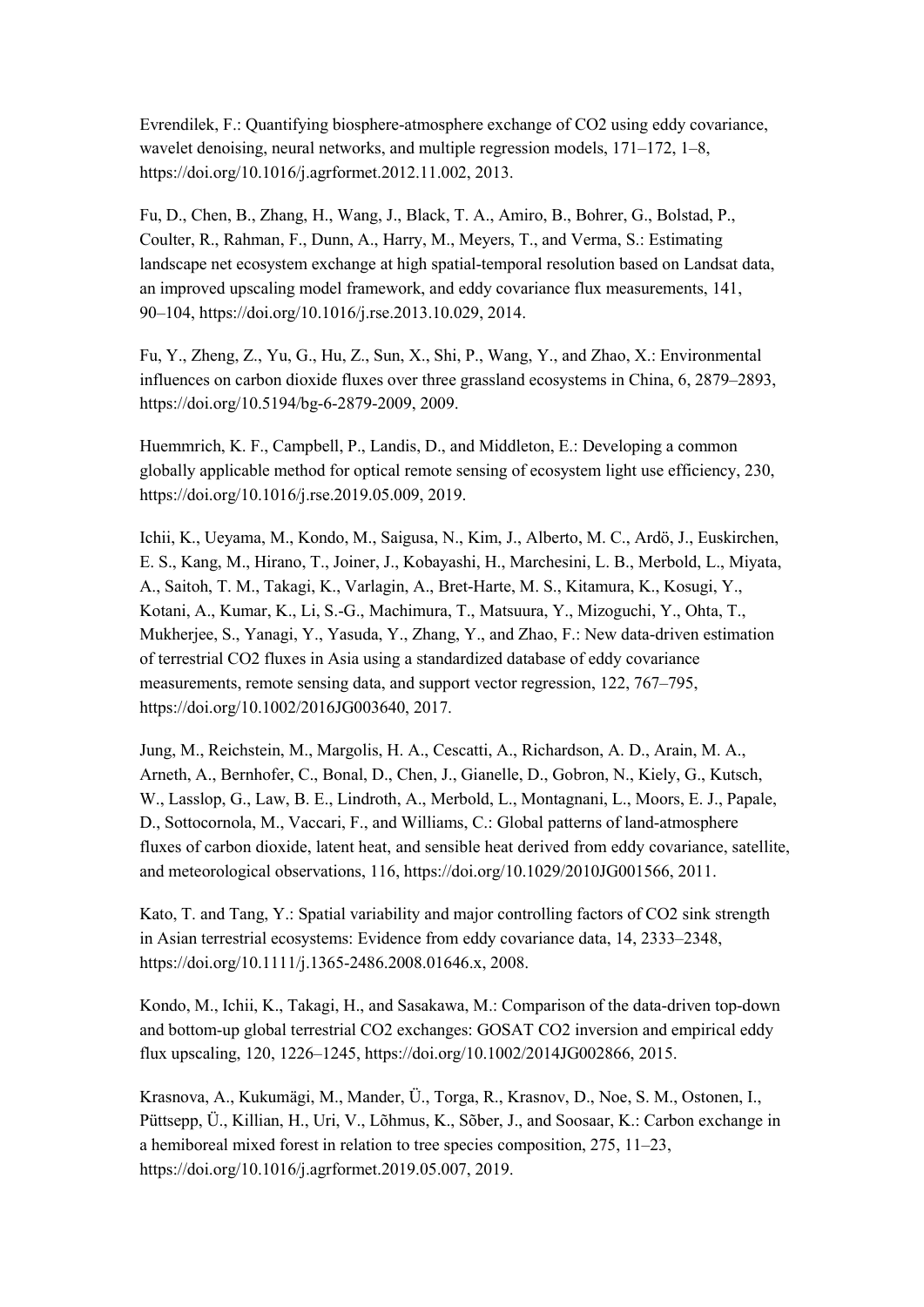Liu, S., Zhuang, Q., He, Y., Noormets, A., Chen, J., and Gu, L.: Evaluating atmospheric CO2 effects on gross primary productivity and net ecosystem exchanges of terrestrial ecosystems in the conterminous United States using the AmeriFlux data and an artificial neural network approach, 220, 38–49, https://doi.org/10.1016/j.agrformet.2016.01.007, 2016.

Liu, Y., Zhou, G., Du, H., Berninger, F., Mao, F., Li, X., Chen, L., Cui, L., Li, Y., Zhu, D., and Xu, L.: Response of carbon uptake to abiotic and biotic drivers in an intensively managed Lei bamboo forest, 223,713–722, https://doi.org/10.1016/j.jenvman.2018.06.046, 2018.

Lucas-Moffat, A. M., Huth, V., Augustin, J., Brümmer, C., Herbst, M., and Kutsch, W.L.: Towards pairing plot and field scale measurements in managed ecosystems: Using eddy covariance to cross-validate CO2 fluxes modeled from manual chamber campaigns, 256–257, 362–378, https://doi.org/10.1016/j.agrformet.2018.01.023, 2018.

Madani, N., Kimball, J. S., and Running, S. W.: Improving Global Gross Primary Productivity Estimates by Computing Optimum Light Use Efficiencies Using Flux Tower Data, 122, 2939–2951, https://doi.org/10.1002/2017JG004142, 2017.

Melesse, A. M. and Hanley, R. S.: Artificial neural network application for multi-ecosystem carbon flux simulation,189, 305–314, https://doi.org/10.1016/j.ecolmodel.2005.03.014, 2005.

Moffat, A. M., Beckstein, C., Churkina, G., Mund, M., and Heimann, M.: Characterization of ecosystem responses to climatic controls using artificial neural networks, 16, 2737–2749, https://doi.org/10.1111/j.1365-2486.2010.02171.x, 2010.

Mueller, K. L., Yadav, V., Curtis, P. S., Vogel, C., and Michalak, A. M.: Attributing the variability of eddy-covariance CO2 flux measurements across temporal scales using geostatistical regression for a mixed northern hardwood forest, 24, https://doi.org/10.1029/2009GB003642, 2010.

Papale, D. and Valentini, R.: A new assessment of European forests carbon exchanges by eddy fluxes and artificial neural network spatialization, 9, 525–535, https://doi.org/10.1046/j.1365-2486.2003.00609.x, 2003.

Park, S.-B., Knohl, A., Lucas-Moffat, A. M., Migliavacca, M., Gerbig, C., Vesala, T., Peltola, O., Mammarella, I., Kolle, O., Lavrič, J. V., Prokushkin, A., and Heimann, M.: Strong radiative effect induced by clouds and smoke on forest net ecosystem productivity in central Siberia, 250–251, 376–387, https://doi.org/10.1016/j.agrformet.2017.09.009, 2018.

Reed, D. E., Poe, J., Abraha, M., Dahlin, K. M., and Chen, J.: Modeled Surface-Atmosphere Fluxes From Paired Sites in the Upper Great Lakes Region Using Neural Networks, 126, https://doi.org/10.1029/2021JG006363, 2021.

Reitz, O., Graf, A., Schmidt, M., Ketzler, G., and Leuchner, M.: Upscaling Net Ecosystem Exchange Over Heterogeneous Landscapes With Machine Learning, 126, https://doi.org/10.1029/2020JG005814, 2021.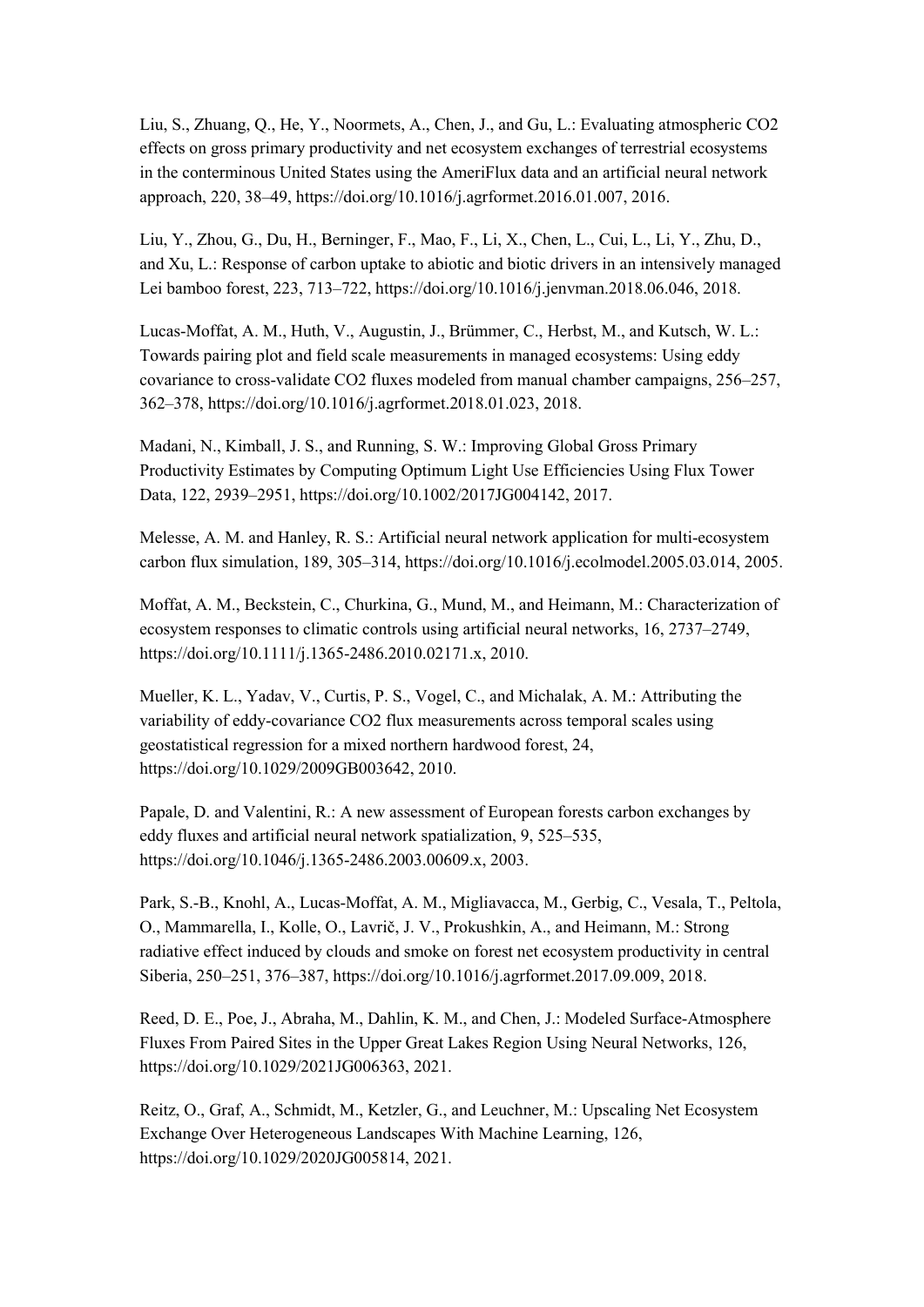Ryu, Y., Jiang, C., Kobayashi, H., and Detto, M.: MODIS-derived global land products of shortwave radiation and diffuse and total photosynthetically active radiation at 5 km resolution from 2000, 204, 812–825, https://doi.org/10.1016/j.rse.2017.09.021, 2018.

Schubert, P., Eklundh, L., Lund, M., and Nilsson, M.: Estimating northern peatland CO2 exchange from MODIS time series data, 114, 1178–1189, https://doi.org/10.1016/j.rse.2010.01.005, 2010.

Stiegler, C., Meijide, A., Fan, Y., Ali, A. A., June, T., and Knohl, A.: El Niño-Southern Oscillation (ENSO) event reduces CO2 uptake of an Indonesian oil palm plantation, 16, 2873–2890, https://doi.org/10.5194/bg-16-2873-2019, 2019.

Sun, Q., Meyer, W. S., Koerber, G. R., and Marschner, P.: Rapid recovery of net ecosystem production in a semi-arid woodland after a wildfire, 291, https://doi.org/10.1016/j.agrformet.2020.108099, 2020.

Sun, S., Che, T., Li, H., Wang, T., Ma, C., Liu, B., Wu, Y., and Song, Z.: Water and carbon dioxide exchange of an alpine meadow ecosystem in the northeastern Tibetan Plateau is energy-limited, 275, 283–295, https://doi.org/10.1016/j.agrformet.2019.06.003, 2019.

Teklemariam, T. A., Lafleur, P. M., Moore, T. R., Roulet, N. T., and Humphreys, E. R.: The direct and indirect effects of inter-annual meteorological variability on ecosystem carbon dioxide exchange at a temperate ombrotrophic bog, 150, 1402–1411, https://doi.org/10.1016/j.agrformet.2010.07.002, 2010.

Tian, X., Yan, M., van der Tol, C., Li, Z., Su, Z., Chen, E., Li, X., Li, L., Wang, X., Pan, X., Gao, L., and Han, Z.: Modeling forest above-ground biomass dynamics using multi-source data and incorporated models: A case study over the qilian mountains, 246, 1–14, https://doi.org/10.1016/j.agrformet.2017.05.026, 2017.

Tramontana, G., Jung, M., Schwalm, C. R., Ichii, K., Camps-Valls, G., Ráduly, B., Reichstein, M., Arain, M. A., Cescatti, A., Kiely, G., Merbold, L., Serrano-Ortiz, P., Sickert, S., Wolf, S., and Papale, D.: Predicting carbon dioxide and energy fluxes across global FLUXNET sites with regression algorithms, 13, 4291–4313, https://doi.org/10.5194/bg-13-4291-2016, 2016.

Ueyama, M., Ichii, K., Iwata, H., Euskirchen, E. S., Zona, D., Rocha, A. V., Harazono, Y., Iwama, C., Nakai, T., and Oechel, W.C.: Upscaling terrestrial carbon dioxide fluxes in Alaska with satellite remote sensing and support vector regression, 118, 1266–1281, https://doi.org/10.1002/jgrg.20095, 2013.

Virkkala, A.-M., Aalto, J., Rogers, B. M., Tagesson, T., Treat, C. C., Natali, S. M., Watts, J. D., Potter, S., Lehtonen, A., Mauritz, M., Schuur, E. A. G., Kochendorfer, J., Zona, D., Oechel, W., Kobayashi, H., Humphreys, E., Goeckede, M., Iwata, H., Lafleur, P. M., Euskirchen, E. S., Bokhorst, S., Marushchak, M., Martikainen, P. J., Elberling, B., Voigt, C., Biasi, C., Sonnentag, O., Parmentier, F.-J. W., Ueyama, M., Celis, G., St.Louis, V. L., Emmerton, C. A., Peichl, M., Chi, J., Järveoja, J., Nilsson, M. B., Oberbauer, S. F., Torn, M.